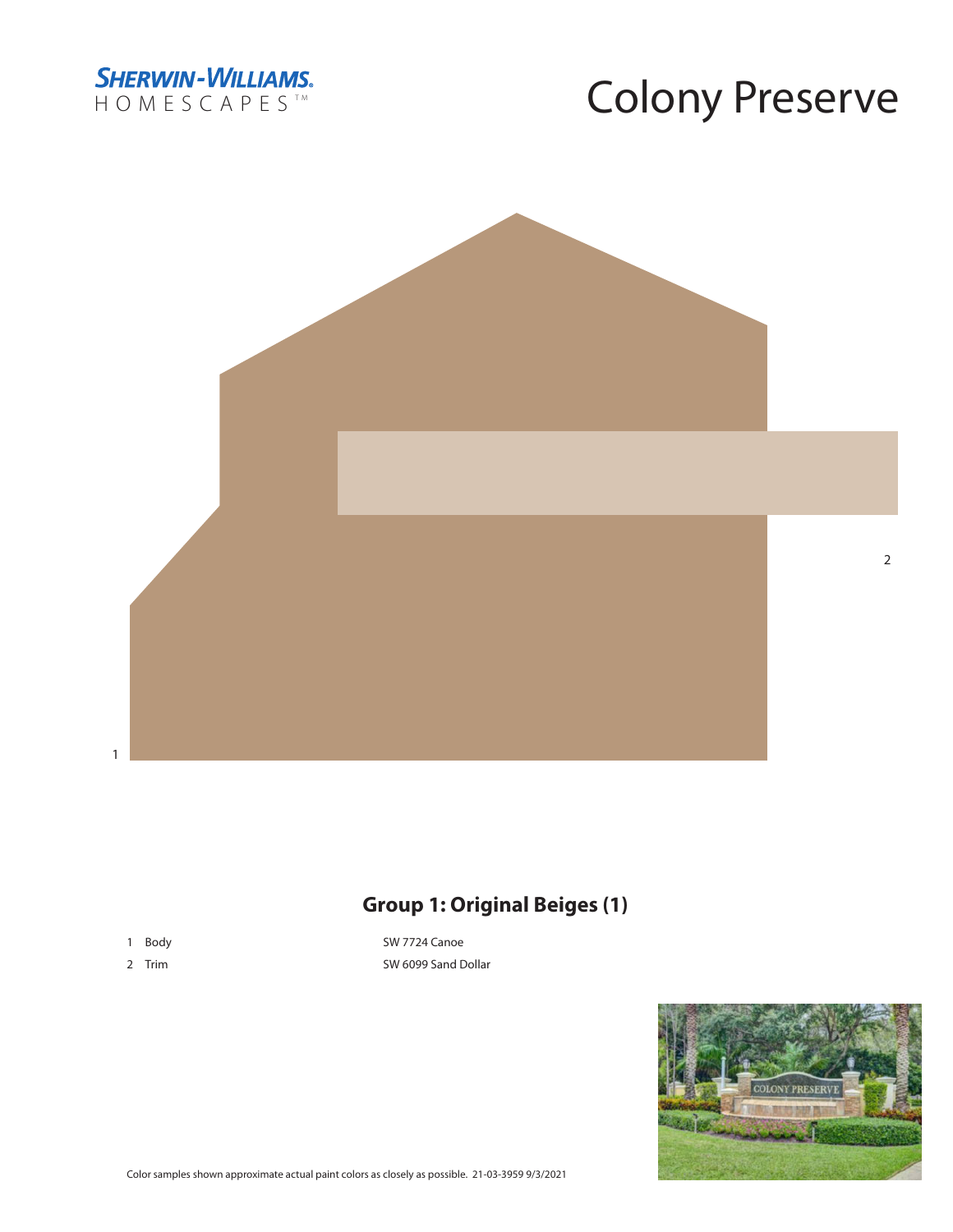



#### **Group 1: Original Beiges (2)**

- 1 Body
- 2 Trim

SW 6099 Sand Dollar SW 7724 Canoe



 $\overline{2}$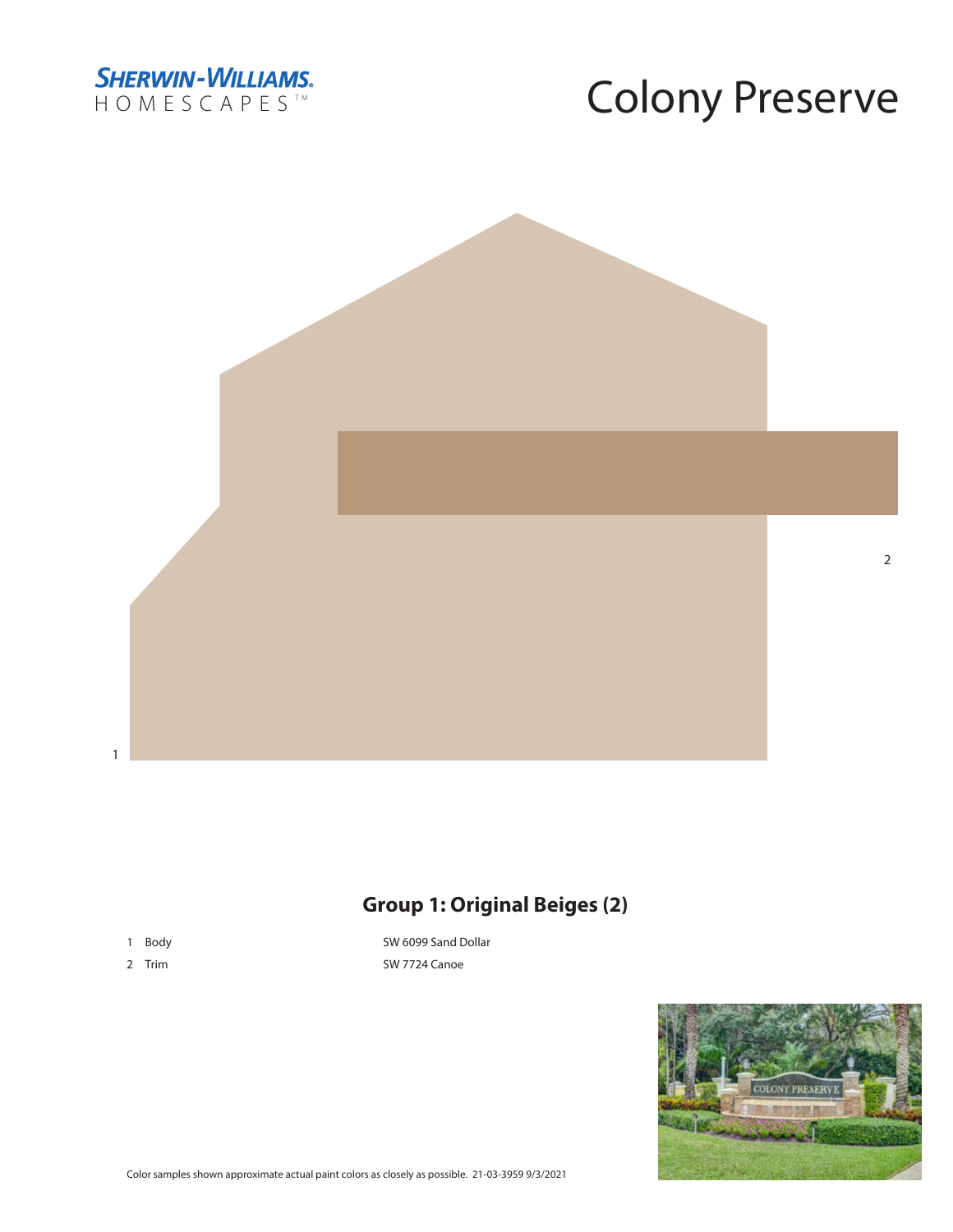



### **Group 2: Modern Greys (1)**

- 1 Body
- 2 Trim

SW 0077 Classic French Gray SW 7636 Origami White



Color samples shown approximate actual paint colors as closely as possible. 21-03-3959 9/3/2021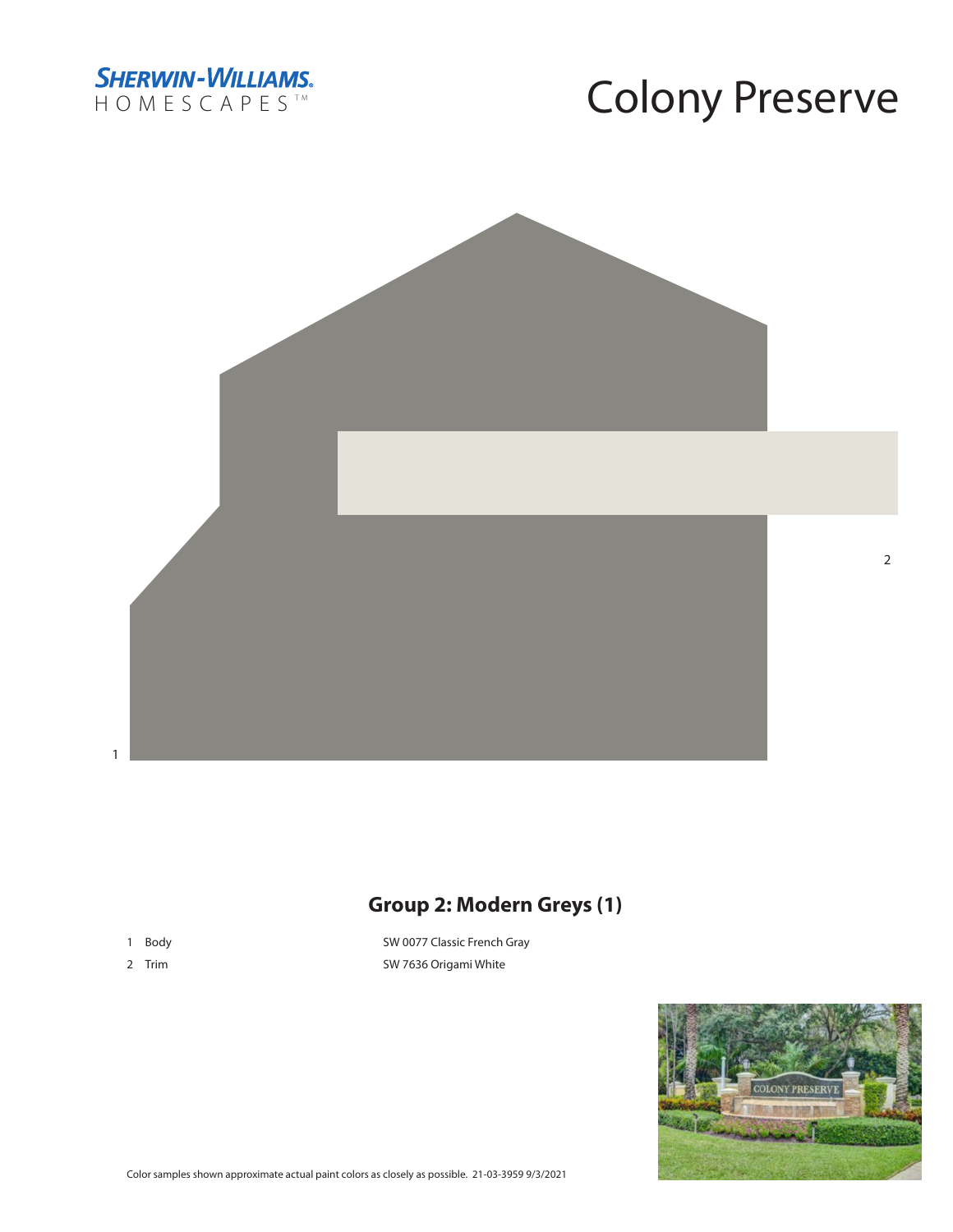



#### **Group 2: Modern Greys (2)**

- 1 Body
- 2 Trim

SW 0055 Light French Gray SW 7636 Origami White



 $\overline{2}$ 

Color samples shown approximate actual paint colors as closely as possible. 21-03-3959 9/3/2021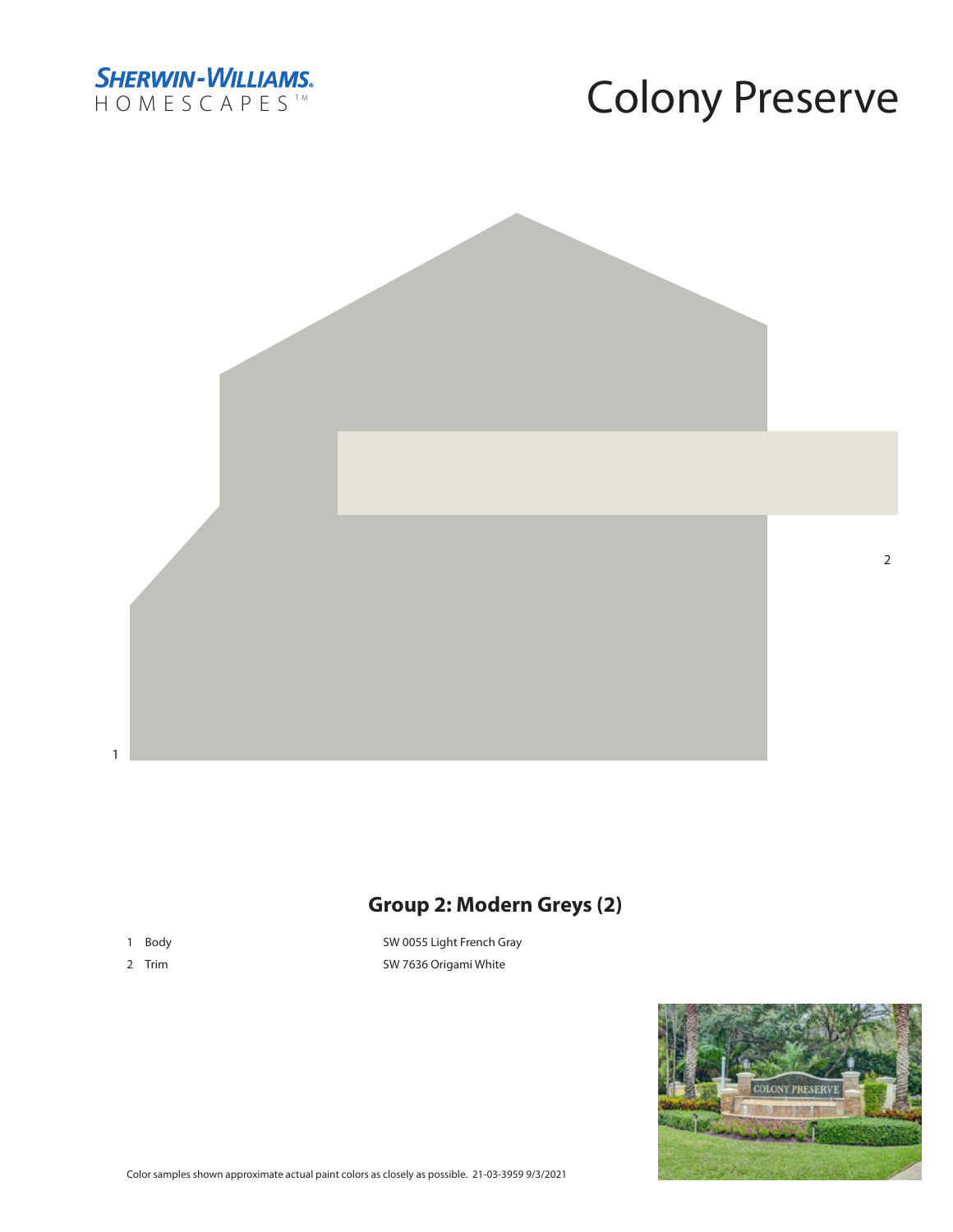



#### **Group 3: Cool Beiges (1)**

1 Body

 $\mathbf{1}$ 

2 Trim

SW 7036 Accessible Beige SW 7038 Tony Taupe

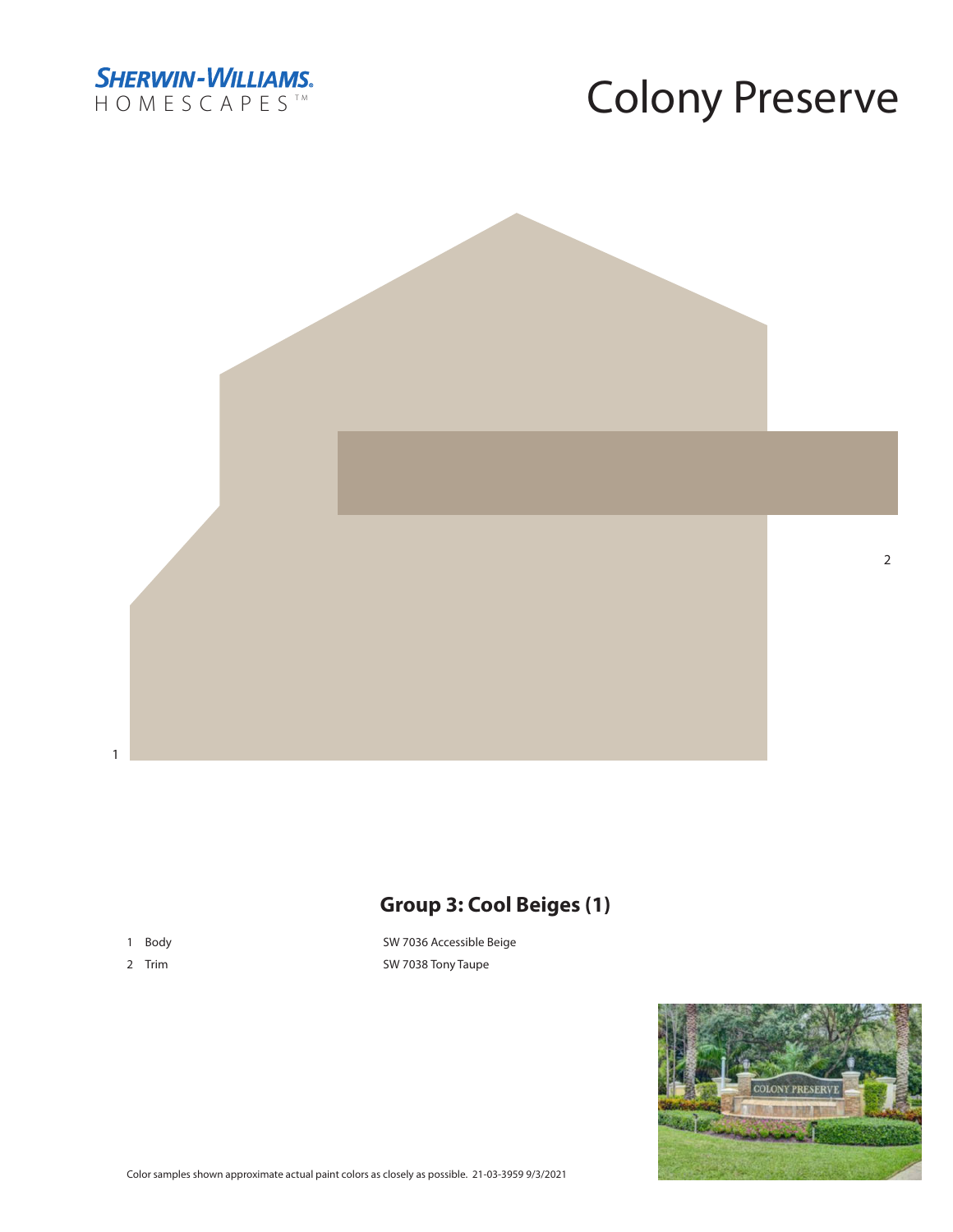



### **Group 3: Cool Beiges (2)**

- 1 Body
- 2 Trim

SW 7038 Tony Taupe SW 7036 Accessible Beige



 $\overline{2}$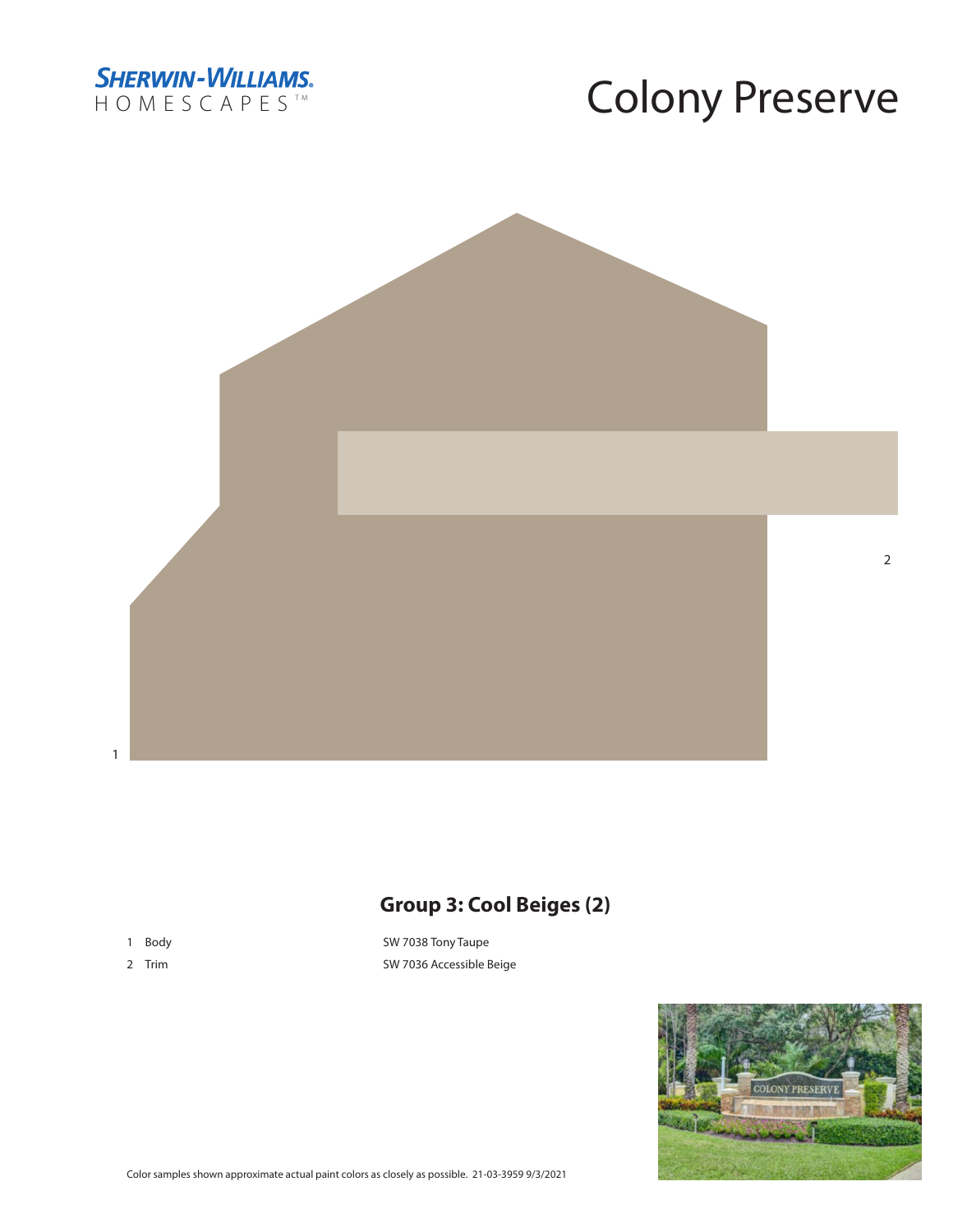



 $\overline{2}$ 

#### $\mathbf{1}$

### **Group 4: Yellow**

1 Body

2 Trim

SW 7692 Cupola Yellow SW 7557 Summer White